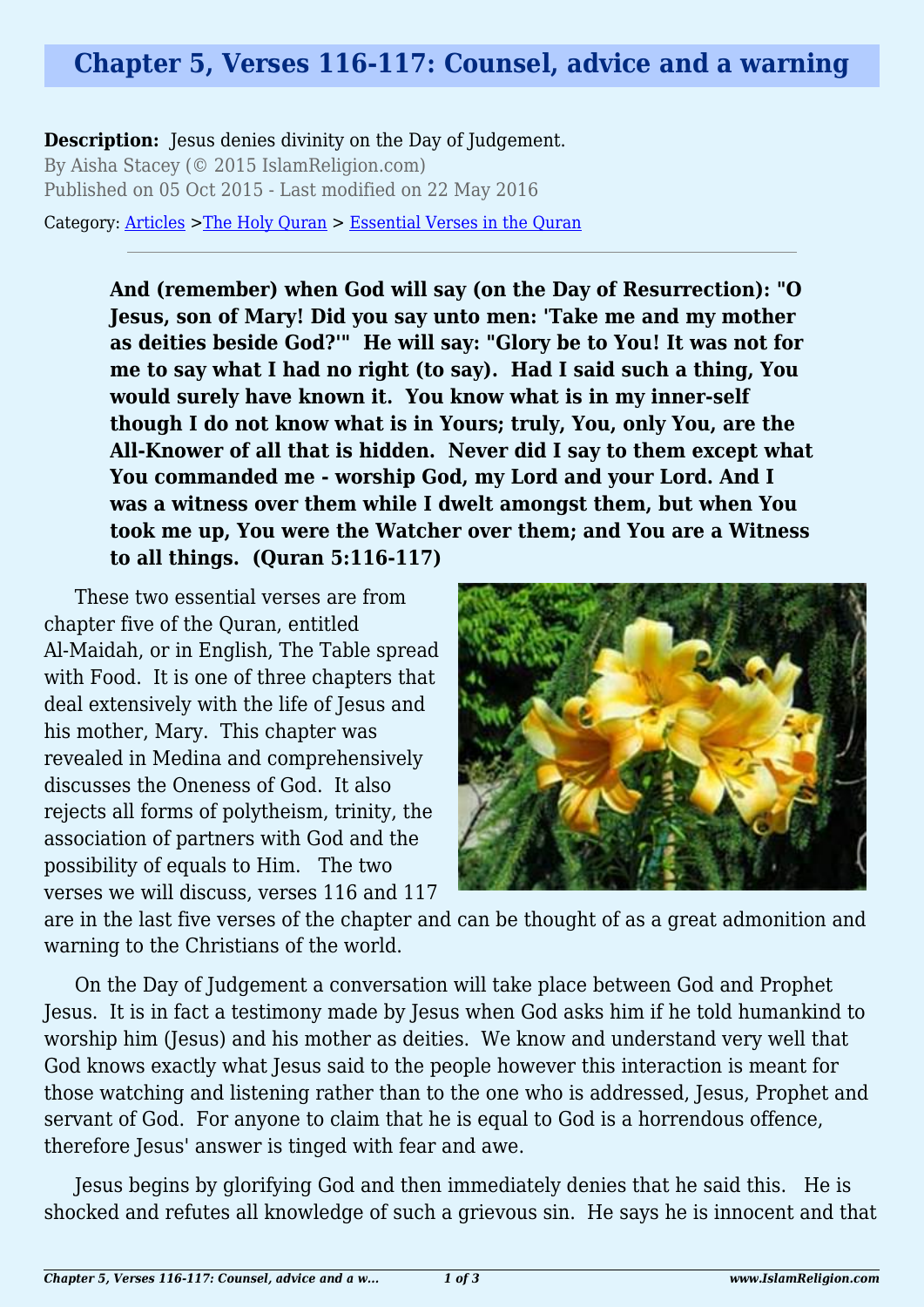it is all a fabrication. At this point it is interesting to note that Muslims understand Jesus and his role according to the Quran and the narrations and sayings of the Prophet Muhammad. Jesus was but one in a long line of prophets calling the people to worship One God. Quran explains this clearly, so too did the teachings of Jesus. There are many instances in the Bible where Jesus and his disciples demonstrate their understanding that he (Jesus) is but a servant of God.

"...the Father is greater than I." (John 14:28)

"When you pray, say Our Father which art in heaven." (Luke 11:2)

"...The son of man did not come to be served, but to serve." (Matthew 20:28)

"The God of Abraham, Isaac and Jacob, the God of our fathers, has glorified his servant Jesus." (Acts 3:13)

"Men of Israel, listen to this, Jesus of Nazareth was a man accredited by God to you by miracles, wonders and signs, which God did among you through Him, as you yourselves know." (Peter, the Apostle. Acts 2:22).

Those who believed in and followed Jesus during his life time did not think that he was God or the son of God. Any sort of trinity was far from their minds. Jesus himself never claimed to be God and verses in the Bible describe him as a Prophet.

"And when the chief priests and Pharisees heard his parable they perceived that he spoke of them. But when they sort to lay hands on him they feared the multitude because they took him for a Prophet." (Matthew 21: 45-46)

As for the divinity of Jesus' mother Mary, the Bible does not contain even the remotest suggestion that Mary was in any way divine. Such a concept was totally alien to Christian thinking until the  $3<sup>rd</sup>$  century C.E. when theologians in Alexandria began referring to Mary as the mother of God. Even though the idolatry began to take root, the expression *Mother of God* was not officially used until around 100 years later after the Council of Ephesus<sup>[1]</sup>. By the time the Quran was revealed Mary had become an important deity. Thus we see that on the Day of Judgement Jesus' denial will be extremely important.

<span id="page-1-0"></span>Jesus calls God All-Knowing and thus He (God) knows well that Jesus is innocent of the great sin of ascribing partners to God or the abomination of calling himself God. The Jesus we read about in the Bible made an effort to distance himself from the attributes that belong only to God. He said, 'But nobody knows when that day or hour will come, not the heavenly angels... Only the Father knows.' (Matthew 24:36) When a man addressed Jesus as *Good Teacher*, he replied 'Why do you call me good? No one is good except the one God." (Mark 10:18)

Jesus states that he did nothing other than call his people to worship God alone. The responsibility of delivering the message to worship One God weighed heavily on the shoulders of all the prophets. In his final sermon Prophet Muhammad was anxious to know that his followers would testify that he had delivered the message. It can easily be